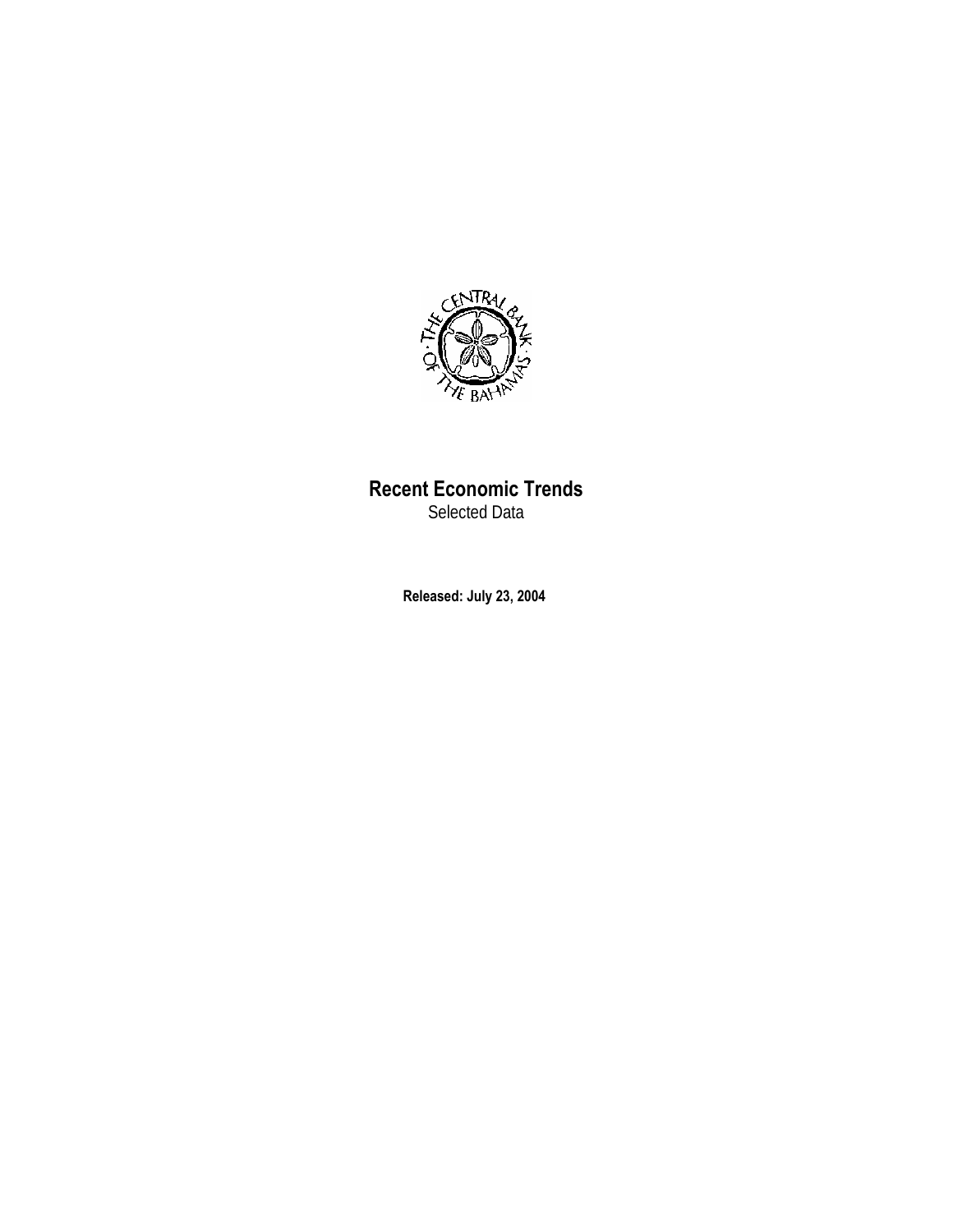

# *Recent Economic Developments and Prospects (2003/2004)1*

Following mild growth in 2003, the Bahamian economy expanded at faster pace during the first half of 2004, with the momentum expected to continue through 2005. Leading this outcome was stronger tourism expenditure gains, owing to widespread increases in both stopover and cruise visitors, in the context of stabilized industry pricing.

Commercial developments, which were sluggish during 2003 and constrained construction output, began to strengthen during the first half of 2004, augmented by continued robust financing of local housing investments. Support in respect of the former, was most notable in new foreign investments in the hotel sector, on which activity is expected to pick up significantly during the second half of 2004 and peak in 2005, as more projects move beyond the approval and start-up phases.

The combination of strong net foreign currency inflows and continued restraint on domestic credit expansion resulted in a robust seasonal buildup in bank liquidity and external reserves during the first half of 2004.

As foreign exchange inflows continue to strengthen, growth opportunities for local businesses should increase in the short-term, concentrated particularly in the distribution (wholesale and rental trade) and construction sectors. More relaxed credit conditions, could accelerate this momentum, boosting consumer spending and imports. Credit trends however, would still have to be sustainable, in the context of both the private and public sectors' borrowing needs, which together affect the evolution of external reserves.

Although the Government's finances have stabilized since 2001, a sizeable deficit remained, with revenue growth still weak and some expenditure requirements expanded. Even with stronger growth in the economy, revenue difficulties could remain in the shortterm, owing to duty concessions on the anticipated sizeable boost in imported construction materials associated with pending foreign investment projects. Meanwhile, demands on the expenditure side have increased, partly owing to elevated salary obligations and pressing infrastructure development needs.

Domestic economic trends continue to be driven by developments in the United States, where rising consumer and investor confidence are stimulating more spending on travel and tourism. The US expansion is expected to be more tempered over the medium term, however, as the Federal Reserve gradually tightens interest rates to ward off inflation. Nevertheless, the impact on The Bahamas should be marginal. Weakness in the US dollar, built up since 2002, is expected to persist in the short term and uphold some cheapness in dollar priced vacations such as The Bahamas', relative to the cost of travel to Europe and Asia. Moreover, travel cost pressures built up from the recent run-up in energy prices are not expected to intensify in the short-term.

 $\overline{a}$ 

 $<sup>1</sup>$  July 2004</sup>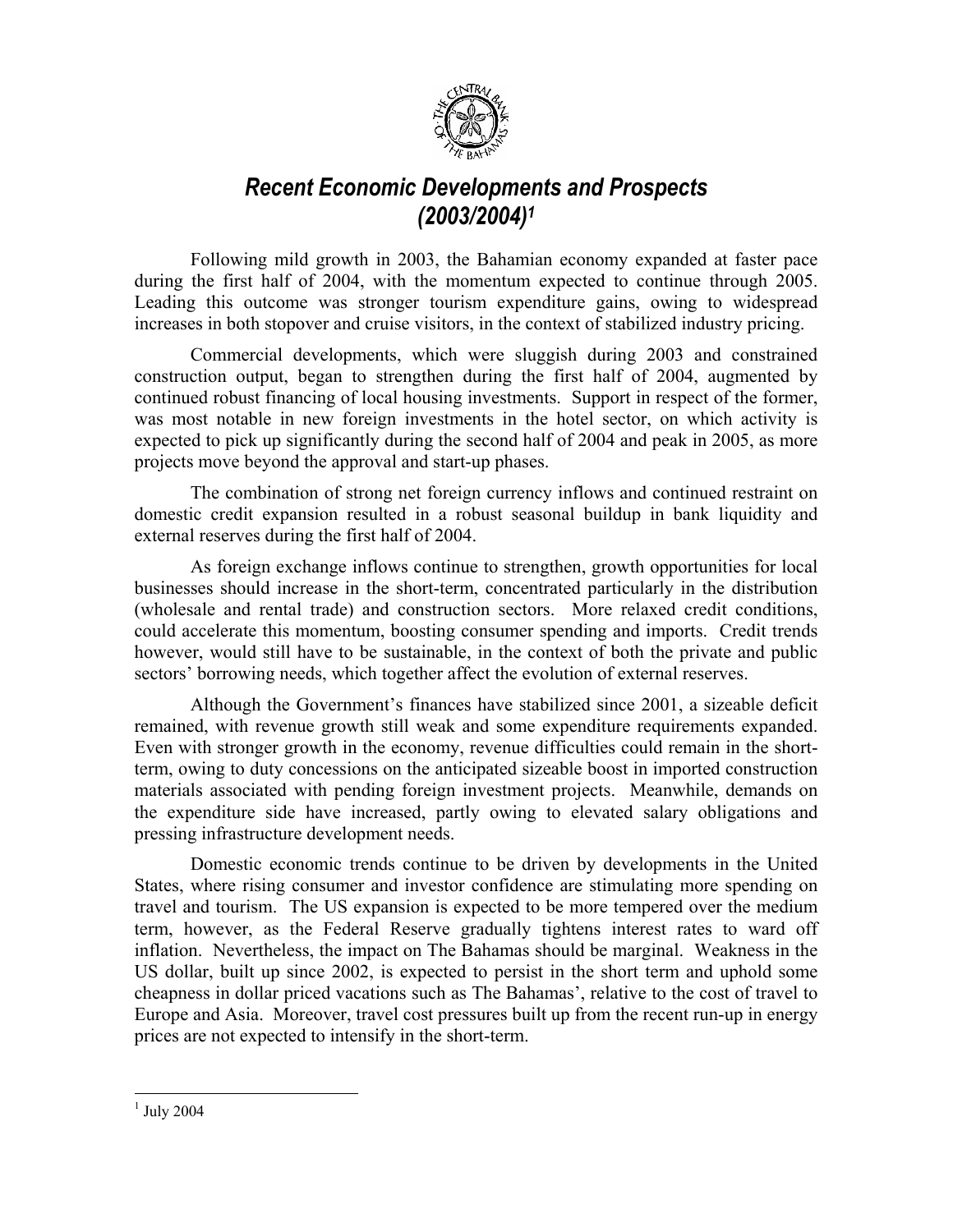#### **The Bahamas Selected Economic Indicators (2000-2004)**

|                                                                  |         |         |          |          | Year-to-date Estimates |         |
|------------------------------------------------------------------|---------|---------|----------|----------|------------------------|---------|
|                                                                  | 2000    | 2001    | 2002     | 2003     | 2003                   | 2004    |
|                                                                  |         |         |          |          |                        |         |
| 1. Tourism                                                       |         |         |          |          | Jan-May                |         |
| <b>Total Visitors (Thousands)</b>                                | 4,203.8 | 4,182.7 | 4,406.0  | 4,594.0  | 2,024.7                | 2,368.5 |
| Air                                                              | 1,481.5 | 1,428.1 | 1,402.9  | 1,429.0  | 644.9                  | 706.2   |
| Sea                                                              | 2,722.3 | 2,754.5 | 3,003.1  | 3,165.0  | 1,379.8                | 1,662.3 |
| <b>Tourist Expenditures (B\$ Millions)</b>                       | 1.736.8 | 1.649.7 | 1.762.6  | 1.782.0  | n/a                    | n/a     |
|                                                                  |         |         |          | Jan-Mar  | 487.1                  | 544.3   |
| 2. Private Foreign Investment (B\$Million)                       |         |         |          |          | Jan-Mar                |         |
| <b>Total Net Inflows</b>                                         | 469.1   | 164.7   | 248.6    | 303.9    | 47.7                   | 15.6    |
|                                                                  |         |         |          |          |                        |         |
| 3. Commercial Banks Foreign Exchange Transactions (B\$ Millions) |         |         |          |          | Jan-June               |         |
| Purchases                                                        | 2,326.2 | 2,226.1 | 2,251.1  | 2,508.8  | 1,274.0                | 1,357.7 |
| <b>Sales</b>                                                     | 2,265.3 | 2,150.4 | 2,173.7  | 2,285.8  | 1,075.1                | 1,149.1 |
| <b>Net Purchase (Sale)</b>                                       | 60.9    | 75.7    | 77.3     | 223.0    | 198.9                  | 208.6   |
|                                                                  |         |         |          |          |                        |         |
| <b>4. External Reserves</b>                                      |         |         |          |          | Jan-June               |         |
| <b>Total Reserves (B\$ Millions)</b>                             | 342.6   | 312.4   | 373.2    | 484.1    | 472.5                  | 651.3   |
| Change in External Reserves (B\$ Millions)                       | $-61.4$ | $-30.2$ | 60.8     | 110.9    | 99.3                   | 167.2   |
| Equivalent Weeks of Non-oil Imports                              | 10.9    | 10.9    | 14.8     | 18.7     | 19.1                   | 23.8    |
| 5. Public Finance B\$Millions (Calendar Year)                    |         |         |          |          |                        |         |
|                                                                  |         |         |          |          | Jan-April              |         |
| <b>Total Revenue</b>                                             | 937.2   | 920.3   | 888.9    | 901.8    | 296.7                  | 328.4   |
| (Of which) Customs Duties and Stamp                              | 512.4   | 514.8   | 493.4    | 517.1    | 148.2                  | 130.2   |
| <b>Total Expenditures</b>                                        | 958.6   | 1,015.6 | 1,023.2  | 1,109.7  | 344.0                  | 370.5   |
| <b>Current Expenditure</b>                                       | 819.2   | 863.1   | 918.7    | 995.0    | 309.0                  | 333.0   |
| Capital Expenditure                                              | 105.6   | 92.9    | 99.5     | 72.7     | 20.7                   | 26.2    |
| Net lending to Public Enterprises                                | 33.8    | 59.6    | 5.0      | 42.0     | 14.3                   | 11.3    |
| <b>Deficit</b>                                                   | $-21.4$ | $-95.3$ | $-134.3$ | $-207.9$ | $-47.3$                | $-42.1$ |

Source: Central Bank of The Bahamas Quarterly Statstical Digest and Quarterly Economic Review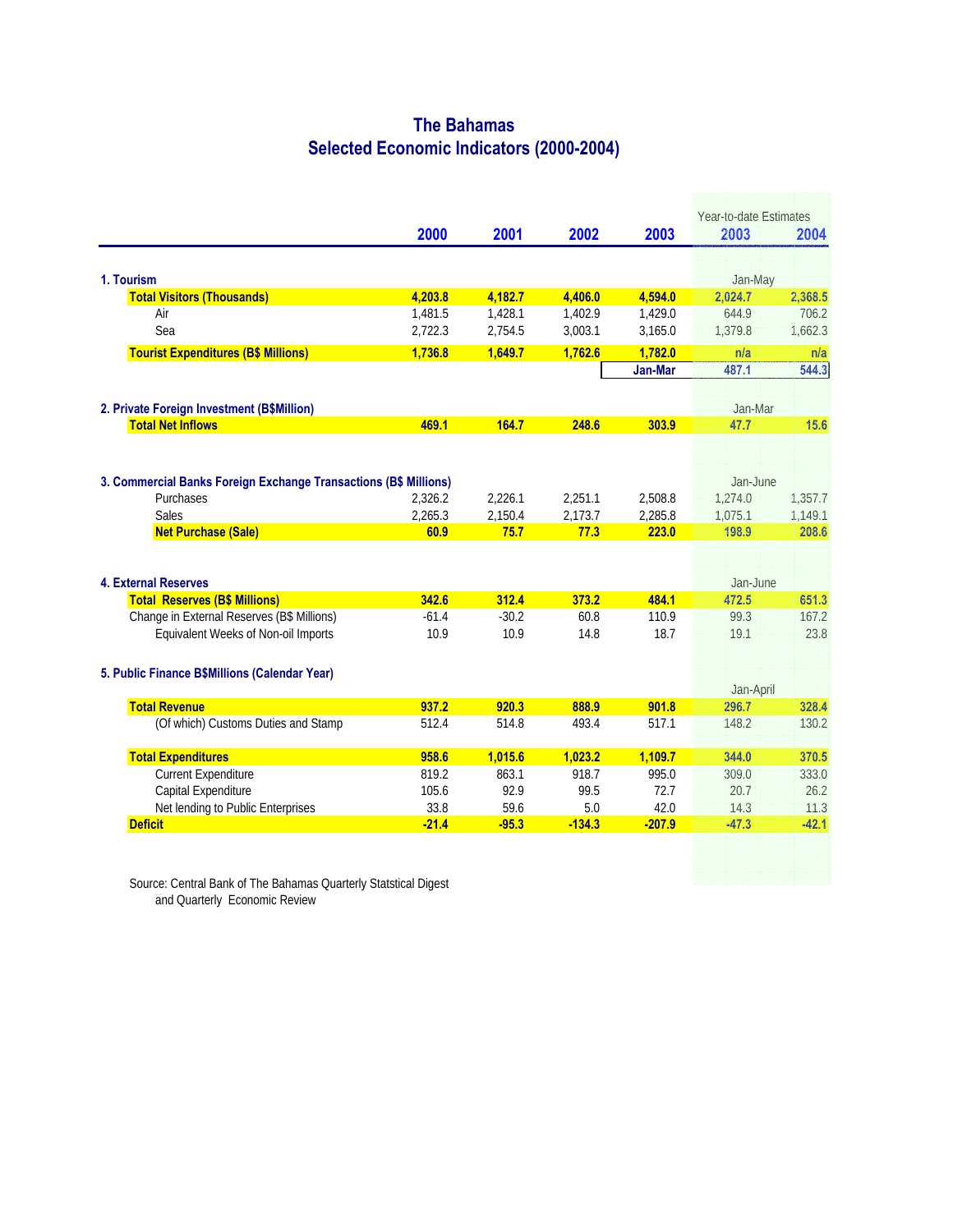### **The Bahamas: Selected Economic Trends (Quarterly)**



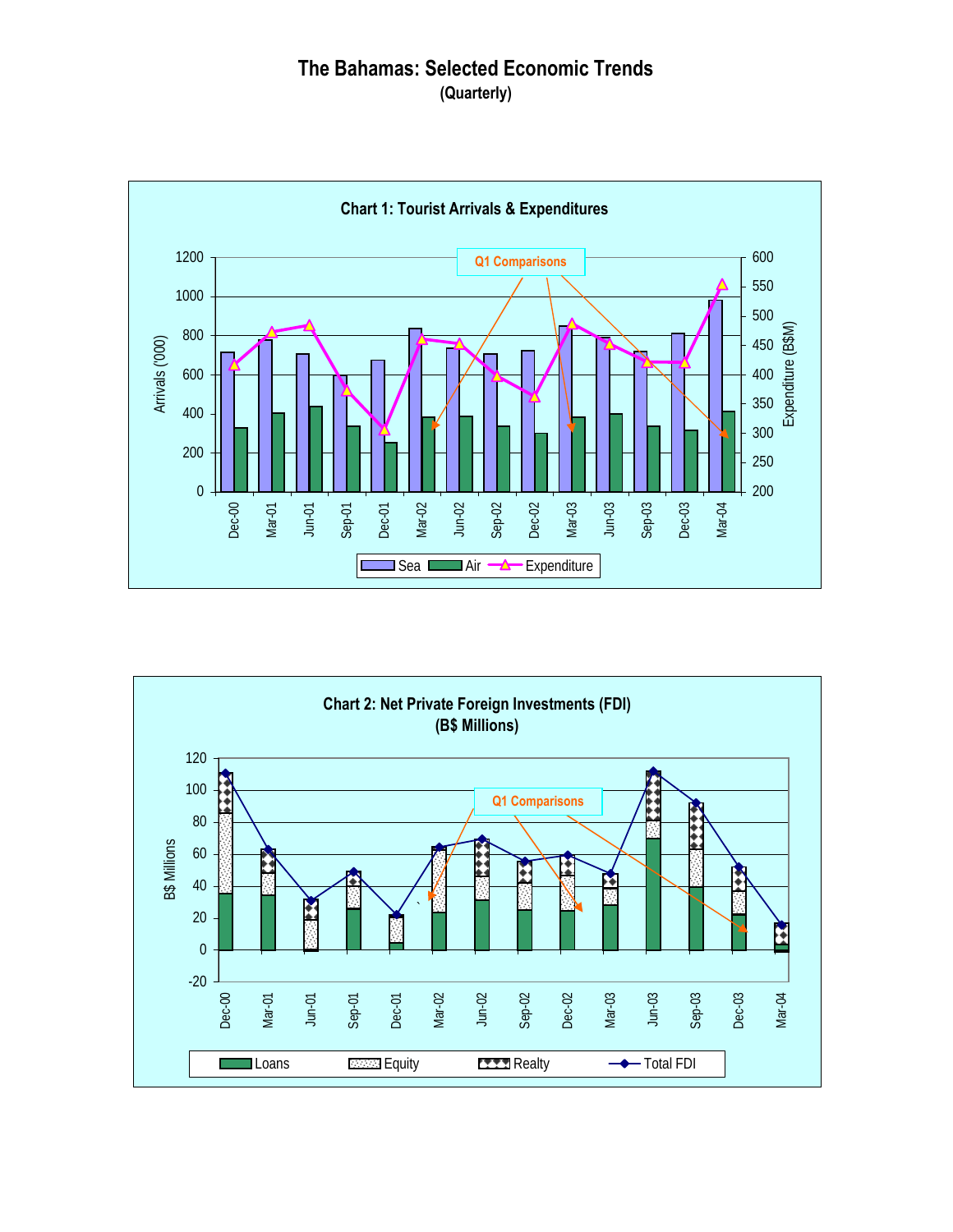### **The Bahamas: Selected Economic Trends (Quarterly)**